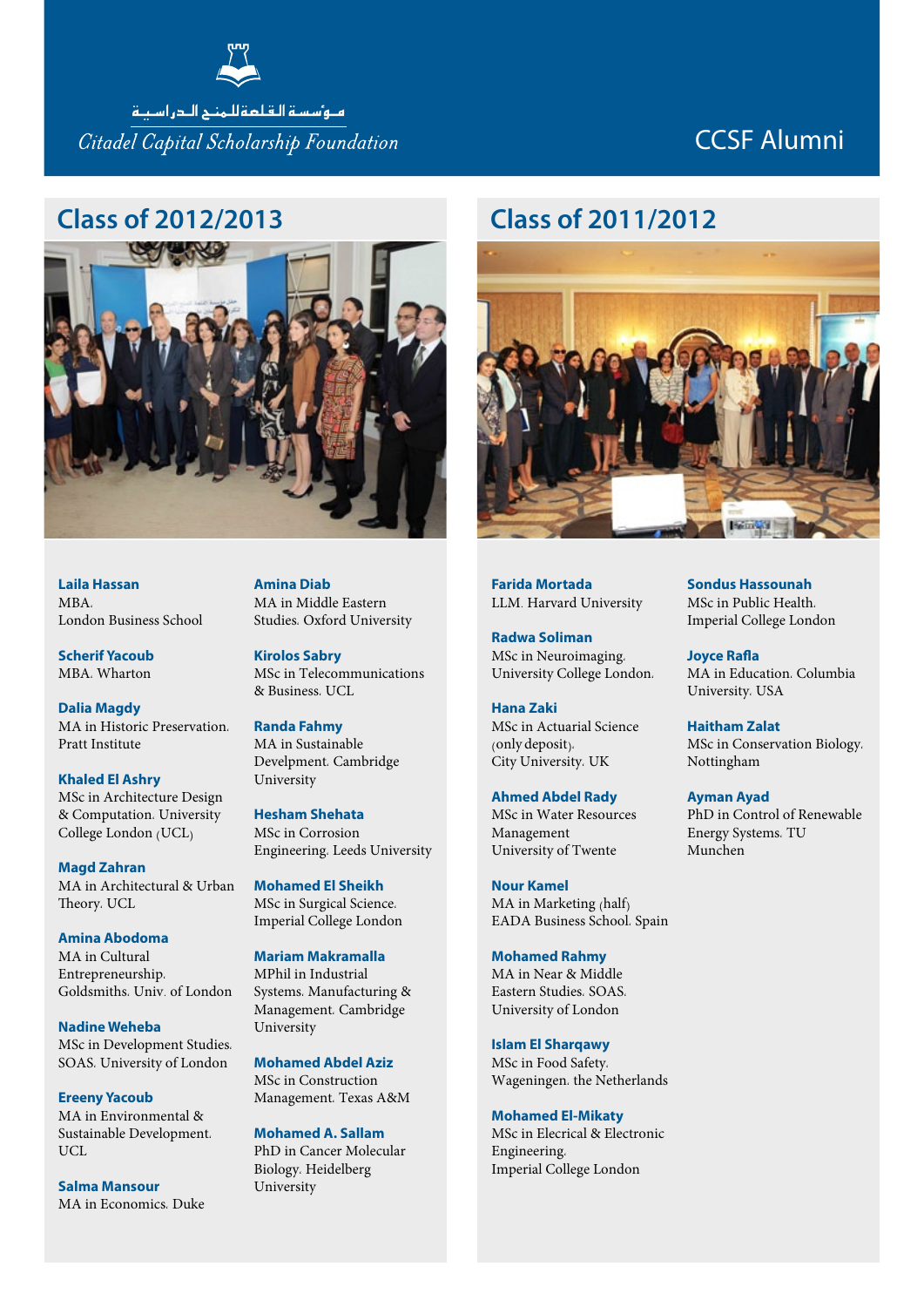

Citadel Capital Scholarship Foundation

# CCSF Alumni

#### **Class of 2010/2011**



**Ahmed El Lozy** MA in Cinema, FAMU, Prague

**Fatma Abul Magd** MBA, Manchester University

**Hatem Sabry** MBA, Wharton

**Heba Hakky** MBA, London Business School

**Ahmed Mekkawi**  $MRA$ London Business School

**Mohamed Abdel Ghaffar** MSc in Hydro Surveying, University College London

**Youssef ElKashef** MSc in Neurocomputing, ETH Zurich

**Sara Aboulfadl Hefni** LLM, LSE

**Maha Ramadan** MSc in Cancer Bio, University College London

**Amr Bayoumy** MRes in Virology, Glasgow University **Miral Selim** MA in Economic Policy, Columbia University, USA

**Amy AbdelShahid** MSc in Social & Cultural Psychology, LSE

**Fatma Kishk** MA in Archaeology, Leiden University

**Amina ElBaroudi** MA in Archaeology, Leiden University

**May Sabry** PhD in Cancer Research, University College London

**Mai Hafez** PhD in Statistics, LSE

**Attera Abdel Nazer** MA in Dental Public Health, University College London

**Mohamed Abdel Bary** MSc in Computer Sciences, Oxford University

#### **Class of 2009/2010**



**Ahmed Hussein Ezzat** MArch in Urbanism, AA-Architectural Association School, London

**Mounir ElKilany**  $MRA$ Manchester Business School

**Sameh Farouk Mohieldin**  $MRA$ Wharton Business School

**Mohamed Kamal Ayad** MBA in Health Sector, Management, Boston University

**Sherif Farouk ElSaadani** LLM, Harvard University

**Hind AbdelGhani** LLM, Tufts-Fletcher School of Law

**Fayrouz Sakr Ashour** MSc in Nutrition, Johns Hopkins School of Public Health

**Reem Kamel Bedair** MSc in Diagnostic Imaging, Oxford University

**Hoda ElMoniry** MSc in Public Health, Imperial College London

**Perihan AbdelGhani** MSc in Development, Manchester University

**Mona AbulHassan** MA in Visual Anthropology, Goldsmiths, University of London

**Mona ElBahtimy** PhD in Human Rights, Cambridge University

**Alaa El Din Galal** PhD in Epidemiology, Cambridge University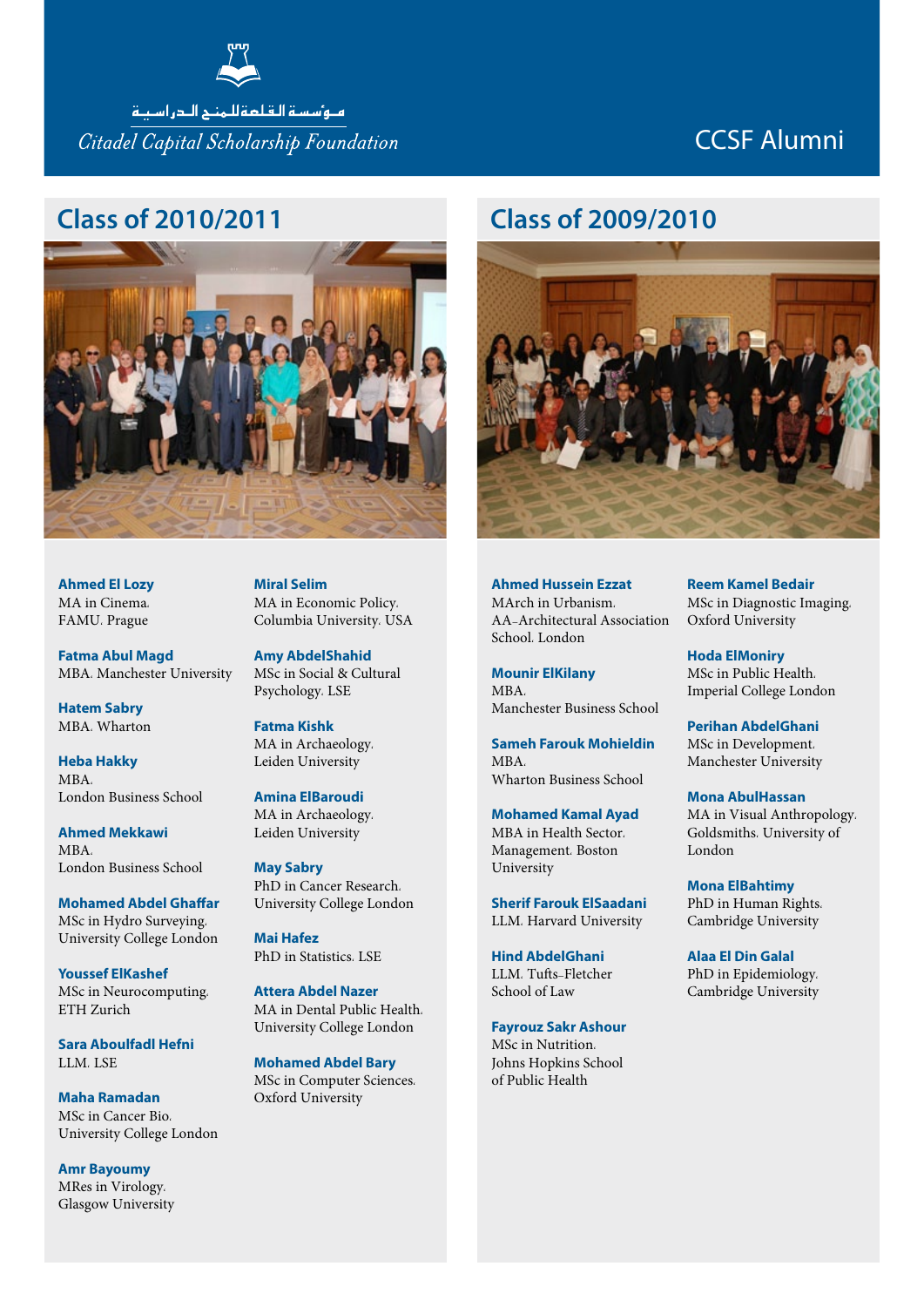

متوأسسة القلعةللمنبح التدراسينة Citadel Capital Scholarship Foundation

# CCSF Alumni

#### **Class of 2008/2009**



**Aliaa Bassiouny** MRes in Finance, ESADE

**Alaa El Dajani**  MA in Documentary Film and Video production, Stanford University

**Aliaa Mosallem**  PhD in Anthropology, London School of Economics  $(LSE)$ 

**Aly Yasser Abd El Kader**  MA in Anthropology, Columbia

**Amira Metwaly**  MSc in Cancer Biology, University of Heidelberg

**Basma R. Gaber**  MSc in Environmental Studies, University College London

**Dina Hashish**  MA in Law Stanford University

**Mohamed Bayoumi** MA in International Health, University of Lund

**Mohamed El Gheitani** MSc in International Economic Policy Management, Columbia

**Mohamed Khalifa** MSc in Medical Genetics, University of Glasgow

**Nesrine Abd El Sattar** PhD in Information , Communication and Social Sciences, Oxford University

**Neveen Hazzaa**  MSc in Neuroradiology, University College London

**Radwa Khater**  MSc in Development Studies, SOAS, Univ. of London

**Sarah S. Rizk**  MA in Law (LLM), Harvard

**Tarek Abd El Aziz** PhD in Surgery, University College London

## **Class of 2007/2008**



**Hesham Wahby** MBA, Wharton

**Amr Rakha** MBA, UCLA

**Wael El Sahhar** MBA, Columbia Univ.

**Ahmed Tag** MBA, Cambridge Univ.

**Nora Ghazali Harb** LLM, London School of Economics (LSE)

**Sherif Rashed** LLM, Harvard

**Rania Atef** MSc in Statistics, LSE

**Medhat ElSayed** MSc in Cognitive AI, Utrecht

**May Sabri** MSc in Molecular Medicine, University College London

**May Hafez** MSc in Statistics, LSE

**Tamer Deif** MSc in Electrical Engineering, Stanford

#### **May Kenawi**

MA in International Mgmt in the Mid East, School of Oriental and African Studies (SOAS), Univ. of London

**Marwa Sharrafeldin** PhD in Law, Oxford

**Nabila Hamed** PhD in EthnoPharmacology, Univ. of Strathclyde

**Amira El Halaby** MSc in Developent Finance, Univ. of Manchester

**Khaled Shaalan** PhD in Political Science, SOAS, Univ. of London

**Ahmed El Qabbany** PhD in Bio-Geo Engineering, Cambridge University

**Ahmed Geneid** PhD in Phoniatrics, Helsinki University

**Mahasen Ali** Certificate of Advanced Education Cultural Foundations of Education, University of Syracuse